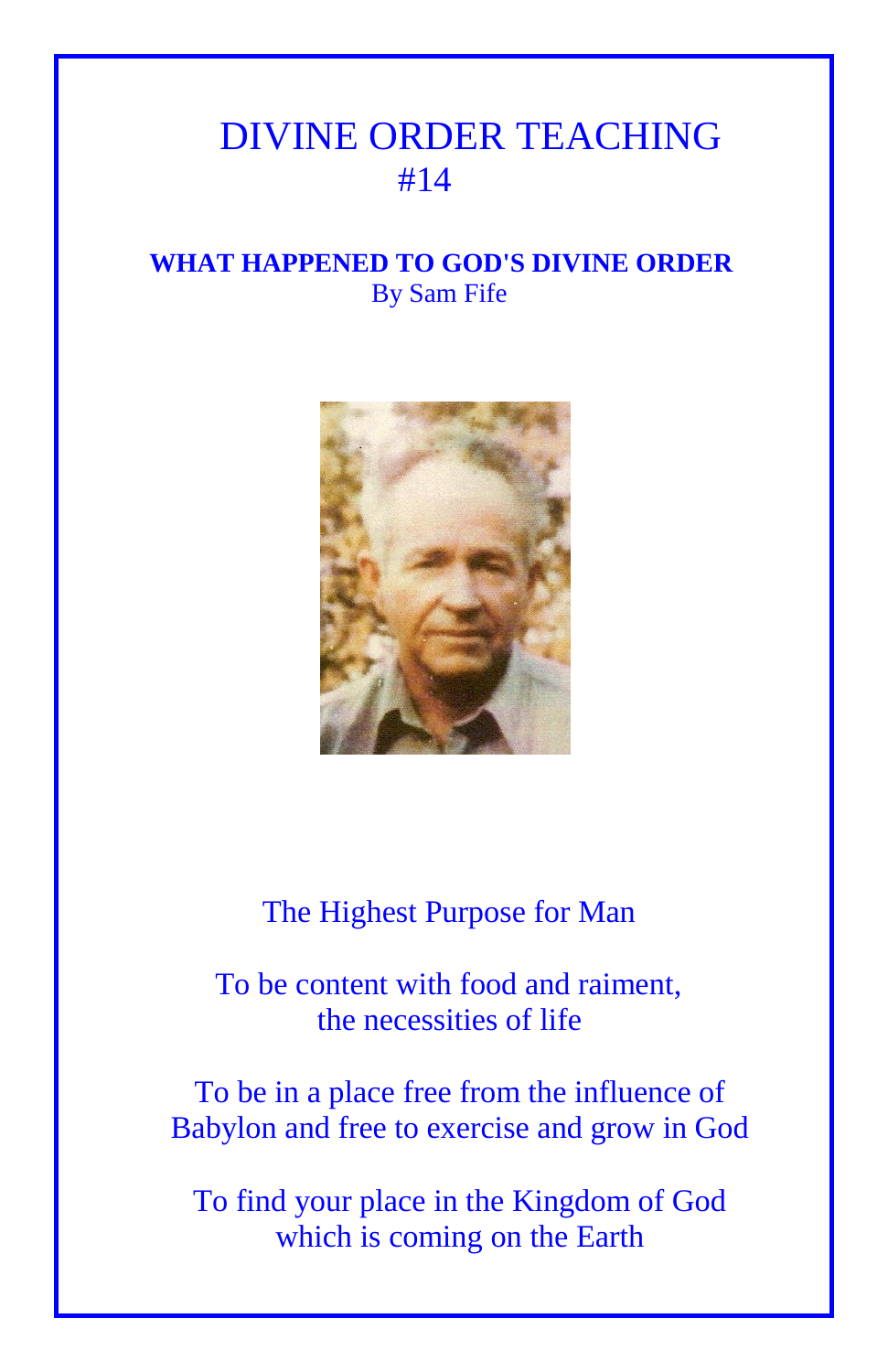Heb 7:1 For this Melchizedek, king of Salem, priest of the most high God, who met Abraham returning from the slaughter of the kings, and blessed him; 2 To whom also Abraham gave a tenth part of all; first being by interpretation King of righteousness, and after that also King of Salem, which is, King of peace; 3 Without father, without mother, without descent, having neither beginning of days, nor end of life; but made like unto the Son of God; abideth a priest continually. 4 Now consider how great this man *was,* unto whom even the patriarch Abraham gave the tenth of the spoils. 5 And verily they that are of the sons of Levi, who receive the office of the priesthood, have a commandment to take tithes of the people according to the law, that is, of their brethren, though they come out of the loins of Abraham: 6 But he whose descent is not counted from them received tithes of Abraham, and blessed him that had the promises. 7 And without all contradiction the less is blessed of the better. 8 And here men that die receive tithes; but there he *receiveth them,* of whom it is witnessed that he liveth. 9 And as I may so say, Levi also, who receiveth tithes, paid tithes in Abraham. 10 For he was yet in the loins of his father, when Melchizedek met him. 11 If therefore perfection were by the Levitical priesthood, (for under it the people received the law,) what further need *was there* that another priest should rise after the order of Melchizedek, and not be called after the order of Aaron? 12 For the priesthood being changed, there is made of necessity a change also of the law. 13 For he of whom these things are spoken pertaineth to another tribe, of which no man gave attendance at the altar. 14 For *it is* evident that our Lord sprang out of Judah; of which tribe Moses spake nothing concerning priesthood. 15 And it is yet far more evident: for that after the similitude of Melchizedek there ariseth another priest, 16 Who is made, not after the law of a carnal commandment, but after the power of an endless life. 17 For he testifieth, Thou *art* a priest forever after the order of Melchizedek.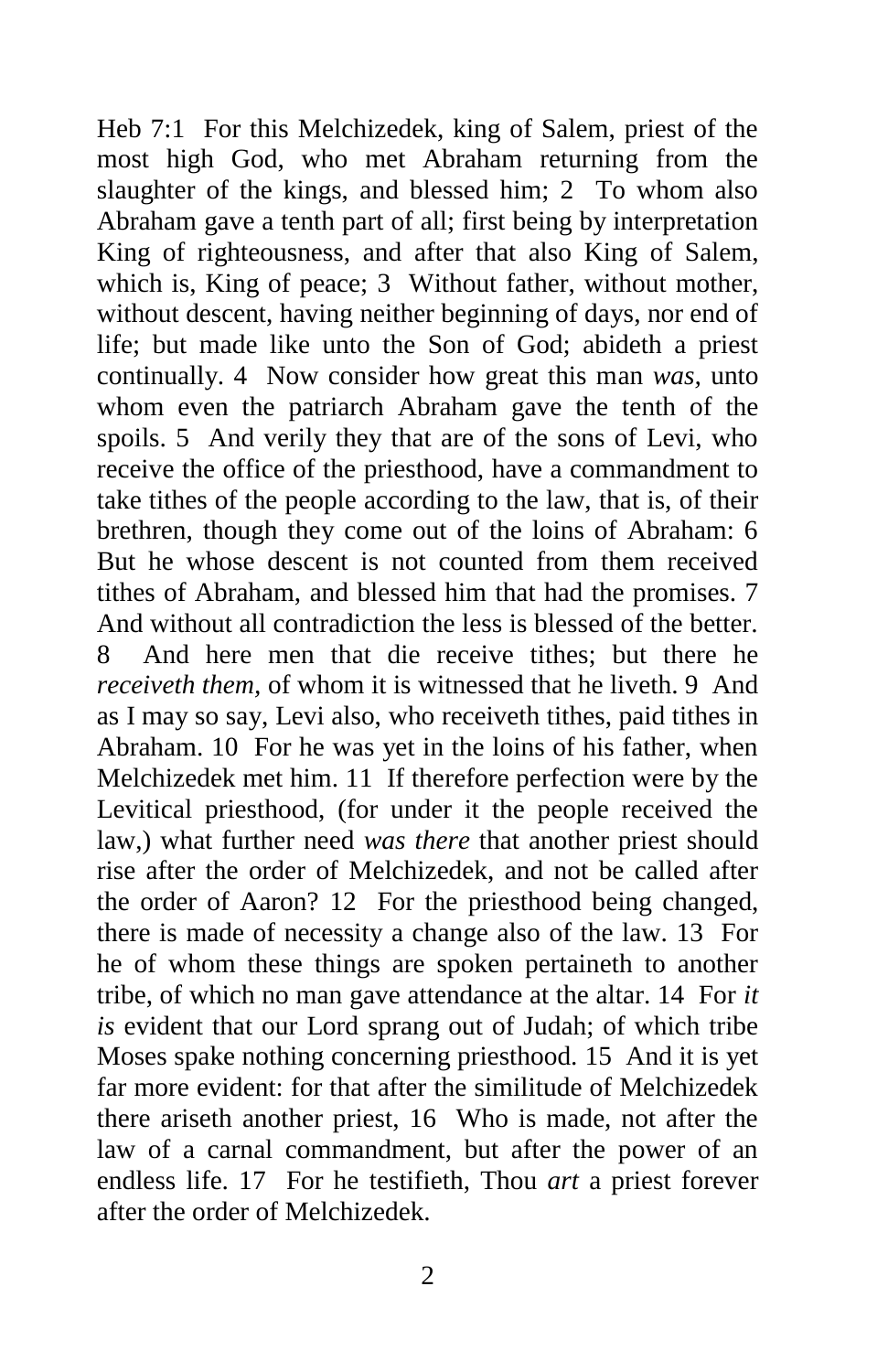All across the land today God's people are coming up out of Babylon and out of the Babylonish systems, and Babylonish denominations and organizations that they were born of the Spirit into, as children of God. But one of the greatest problems they face and one of the greatest battles that they are having within themselves, is the problem of submitting to the Spirit of God in the Divine Order ministry through whom Christ is restoring all things, that He may re-establish them in God's divine order.

Many in honest rebellion against the bondages of the old order denominations, and organizations they came out of insist on moving in a so-called freedom by which they assemble with a circle of chairs facing one another. Where anyone can rise up and minister anything they want to, anytime they want to, in any way they feel individually led of the Spirit to. This is not divine order, but no order.

As sincere as these precious people may be they are not aware that what they are really doing is in their rebellion against the bondages of the old order organizations they came out of, they are determined to have no established order at all in their relationship with one another, instead of God's Divine Order. What they do not realize is, that God has not led us out of Babylon, to quote, "set us free from all order," but only that He might re-establish us in His Divine Order, for God has always had an order and He always will have an order. For God is a God of order.

The Scripture says that Christ is a priest forever after the order of Melchisedec. The word FOREVER signifies that God will have an order for His people to exist in, in their relationship with one another, forever throughout eternity. And though it will not be the legalistic order that has been used by the old order organizations, and denominations we came out of, nevertheless it will be an established order. Those who insist on having no established order in our worship and our relationship with one another are in danger of having come out of Babylon, being tricked into establishing another Babylonish order.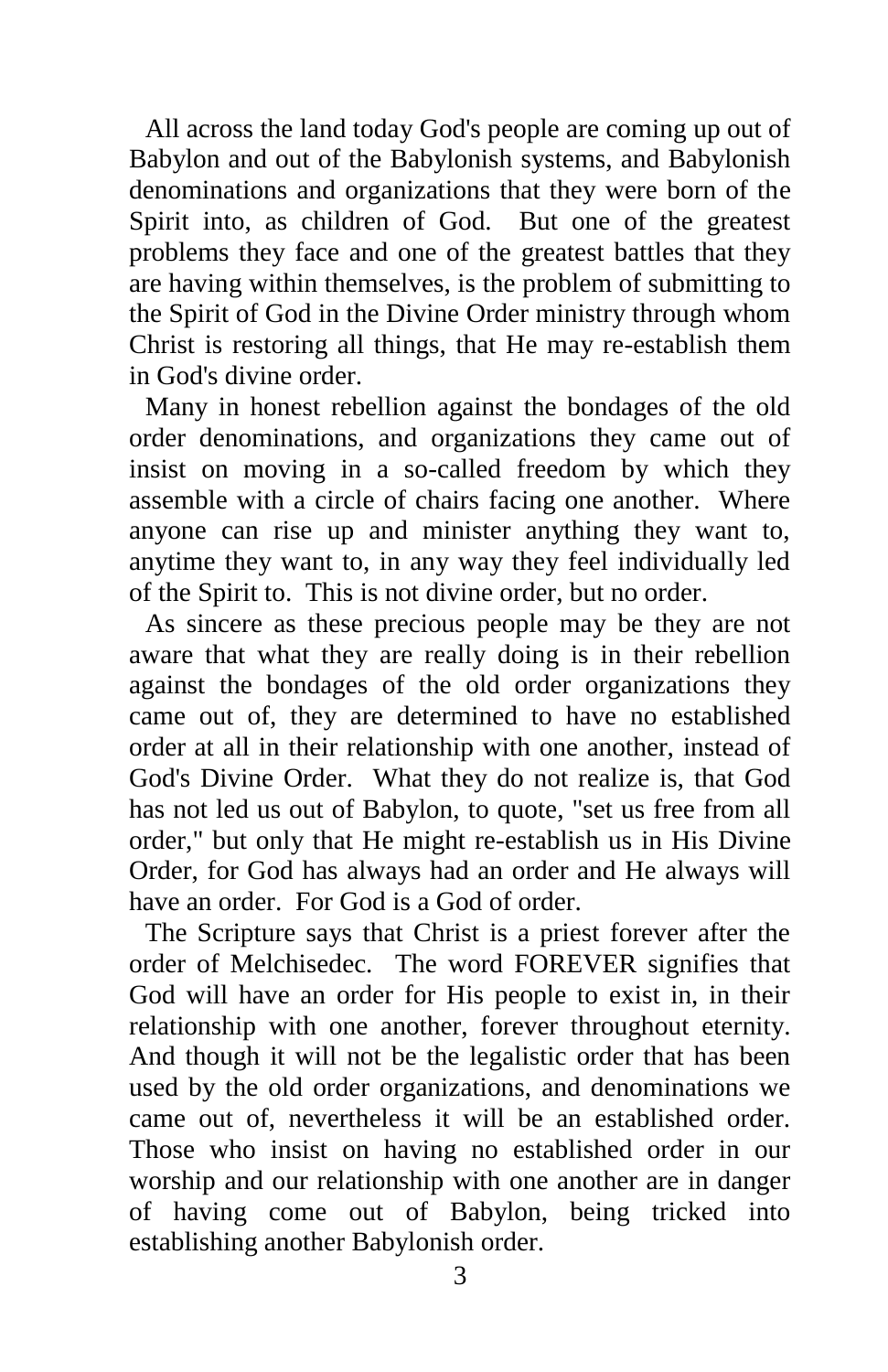Because the word Babylon as it is used in the Scripture in its original meaning, means confusion, and it is the word God uses to describe the various man-made orders and systems that Satan has tricked man into setting up, which have ultimately wound up in bringing God's people and humanity into confusion.

Therefore, if God's people allow themselves to be tricked once again by the master deceiver into a so-called freedom, based on no established order, which will ultimately lead to confusion, they will find the enemy has drawn them back into Babylon again, and will have to be led out by God again.

The reason that so many of God's precious people can be tricked into doing this is because they do not understand the full meaning of the term "order." Across the land today they are hearing God's anointed ministries using the terms, divine order, old order, new order, and to many of them the phrase is without true significance.

They think it is only another message that preachers are preaching today, and they have never waited on God for God to give them a true understanding of what the term order means. An order is a system by which things are governed, and an established system by which things are governed. Since the beginning of the creation God has always had an order or a system by which things are governed in His universe and in the earth. The fact that the scripture says that Christ is a priest FOREVER after the ORDER of Melchisedec, signifies that He always will.

The order or system that He has may not be the system or order of organizations as in the old order denominations, but it will still be an established order or system by which things are governed. For wherever a group of God's preachers are assembled together in relationship with one another, whether it be in worship or in life, there must be an order or system by which they are governed in their relationship with one another or else there will be confusion. The opposite of order is confusion and the opposite of confusion is order.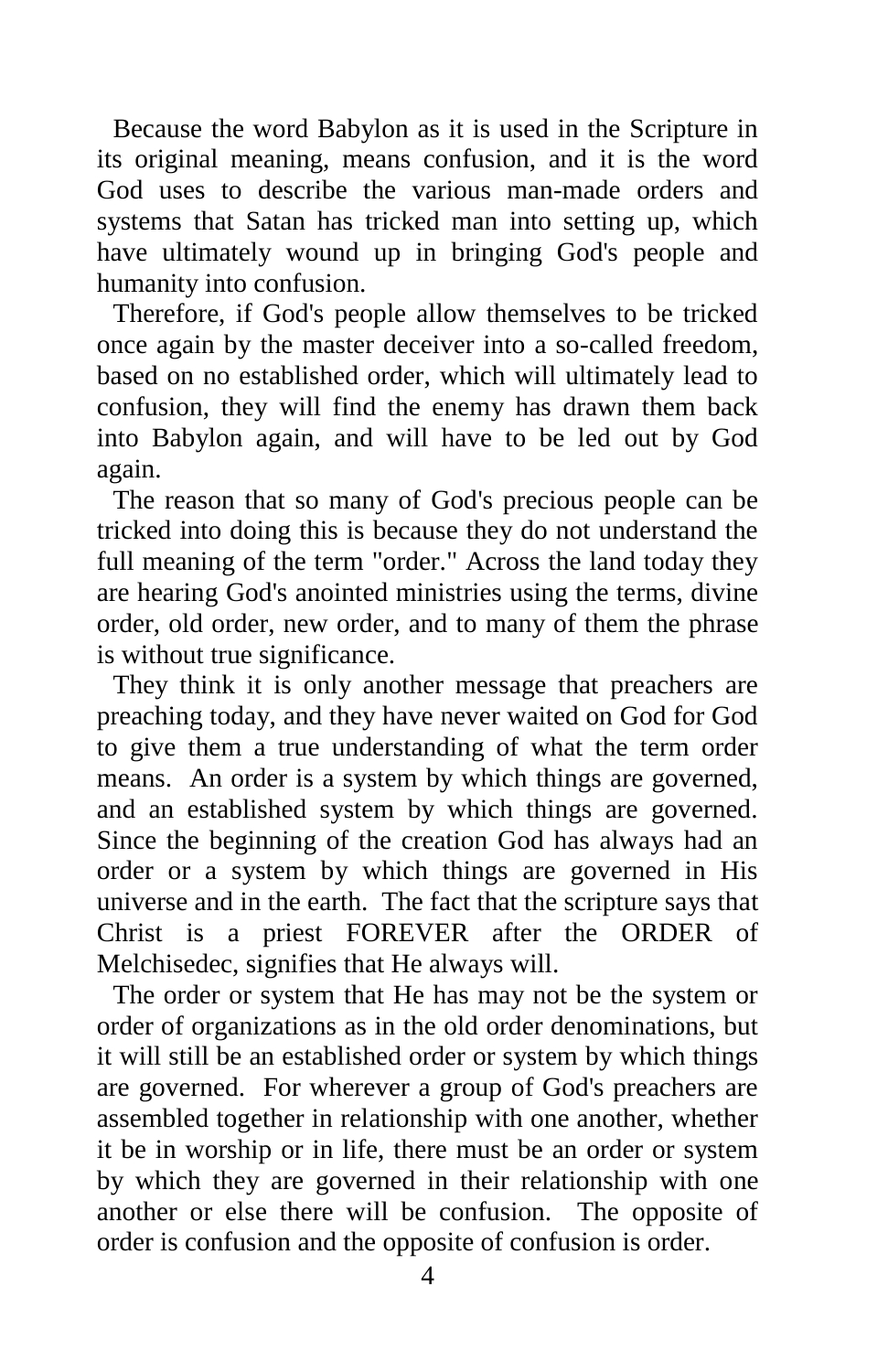Since Babylon is the term that God has chosen which means confusion, wherever a group of people assemble together either in life or worship, to have relationship with one another there will either be an established order or there will be confusion.

The order or system by which both God's people, and the people of the world have been governed in their relationship with one another in our generation has been based upon law, or laws and rules. Though law is not bad in itself, because as the Apostle Paul said, it is weak through the flesh, because law must be administered by flesh, it is weak and susceptible to Satan. Satan could therefore work through the administrators of the law, both in the world and in the church, to bring all into confusion and establish the Babylonish system that the Spirit of God has led us out of.

Therefore it is true that none of us desire to be brought into bondage to another system or order based upon law. It is also true that God is slowly taking us toward an eternal order, where we, the Body of Christ will exist in our relationship with one another, and with our head Jesus in an order where there are no rules, no laws, no governing force, no apostles, prophets, evangelists, elders or teachers. But each member of the Body of Christ will be so perfectly yielded to, and led by the Spirit that fills that body, that no member in that body will move until he is moved by the Spirit. And every member of that body will flow with that member when the Spirit is moving him. Then when another member is being moved by the Spirit, every member will flow with that one. This is the perfect order of Melchisedec that shall be God's order forever throughout eternity.

But it is also true that God's people are not yet perfected enough in the leadership of His Spirit to be turned loose in this order, even though many of us see it by revelation upon the horizon. Therefore in between the old order system governed by law and this pure perfect eternal Melchisedec order we see another order revealed in the Scriptures. That is God's Divine Order that He established in this New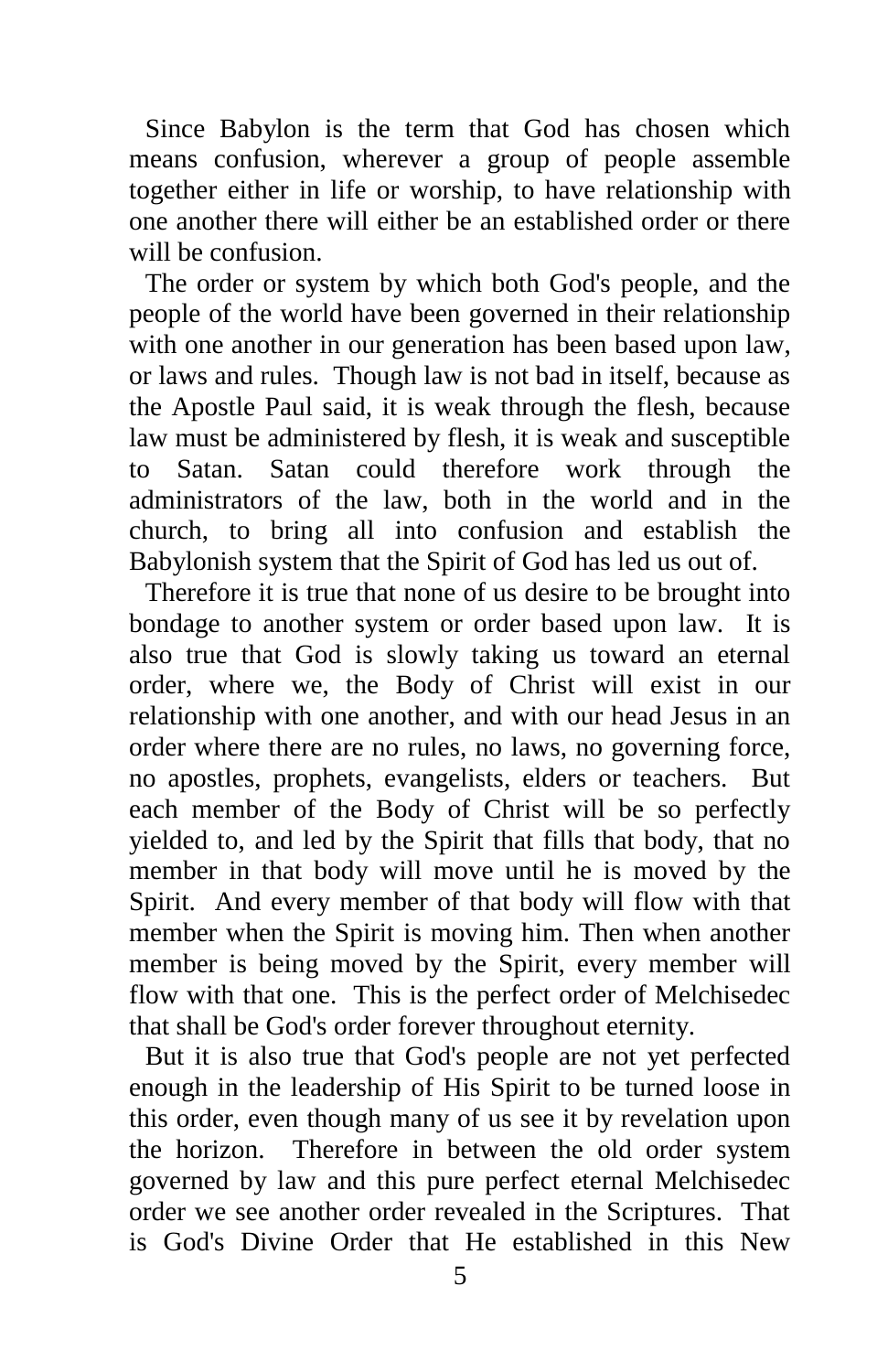Testament age, to work through to lead His people into the perfect Melchisedec order.

That order we find in Ephesians 4, in the Scriptures where we read, When Jesus ascended, he gave some apostles, and some prophets, and some evangelists, and some elders or pastors and teachers for the perfecting of the saints. In other words, to bring God's saints into that pure perfect eternal Melchisedec order of the Spirit, in which they shall exist throughout all eternity.

It is this order that we see Jesus establishing in the church, which is His body, during the first century of Christianity, before God's people were taken into captivity to Babylon. It is this order we hear the Apostle Paul talking about in Titus 1:5, when he says to Titus, For this cause left I thee in Crete that thou shouldest set in order the things that are wanting and ordain elders in every city as I had appointed thee. It is this order that the Spirit of Christ is restoring to His body, as this restoration move of God in which He is restoring all things which the cankerworm hath eaten, that it might be used to take God's people on to the hour when, through the established ministry of apostles, prophets, evangelists, pastors, and teachers, the saints have been perfected. That is, so perfected in their yieldedness to the leadership of the Spirit in the body that this order will no longer be needed and will be replaced by the Melchisedec order. An order in which every man exists in a relationship with one another where there are no laws, no rules, no governing force, but each man is yielded to, and led by the Spirit within that body.

It is true that as we gather together in our assemblies, and in our conventions, and seek to set every one free in what is called body ministry, to move as the Spirit moves them, with no laws and no rules to govern the moving of the Spirit, that God is practicing us and training us in moving in the Spirit to ultimately produce that pure Melchisedec order. But it is also true that in this hour God has an established order of father ministries, apostles, elders, prophets, teachers, and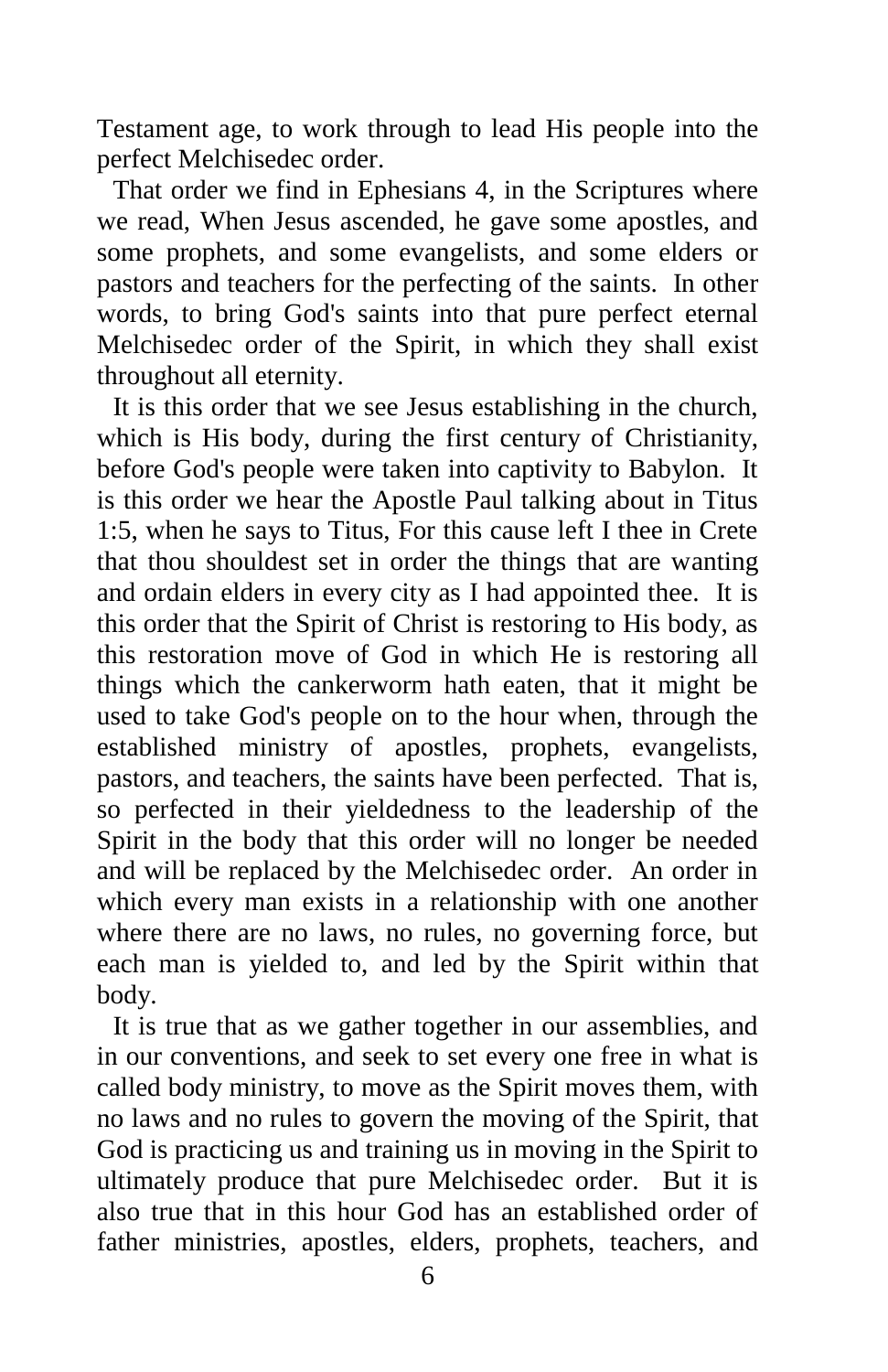evangelists, to watch over thy moving of the Spirit, to correct God's children when they move out of order, so that they might learn to move in order. Through this established ministry and order for the New Testament age, God will lovingly guide His people into the eternal Melchisedec order where every man is completely free to be led by the Spirit, and yet every man will be so perfectly led by the Spirit that he will never move out of order and cause confusion in the eternal Body of Christ.

There are those children in the move of God today who reject this loving correction by the apostolic father ministries, or the elders, and who cry that they are being put under law and under bondage. But those who cry such do not understand the difference between legalism or law, and order. The difference between God's divine order or system by which things are governed through His five-fold ministry and law or legalism is this. If rules and laws are established for anyone who breaks those laws, this is law and this is legalism. For law must have a penalty to go with it, for those who break it, to be a law.

Every law that is established in the legal system of our country has a penalty to go with it for those who break it. But when order is taught by the Spirit of God through His ministries, as God's established order for doing things, with no penalties established for anyone who breaks that order or moves out of that order, but when they do so, are only lovingly corrected by elders or apostolic ministries, so that they might learn the more perfect way, then this is not law but order.

If when someone moved out of God's order, God's ministries severely rebuked them, or punished them in some way or cast them out of the fellowship, this would be law and legalism. But when God's ministries simply lovingly correct them, and show them the more perfect order, this is not law but order.

In a natural family where there is a wise father, as his family comes forth he quickly establishes an order of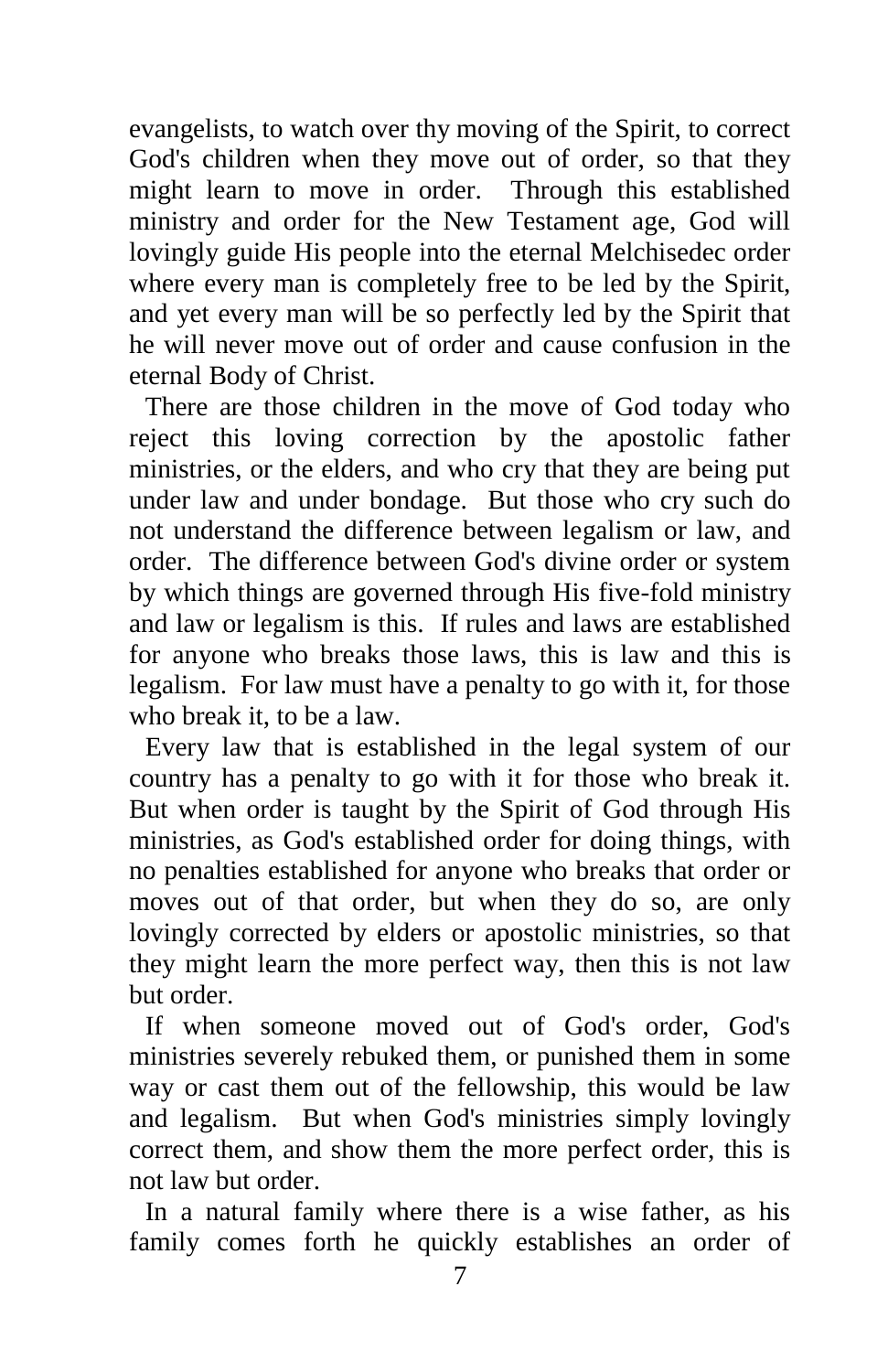relationship, by which he and the mother, all the elder brothers, the younger children and the babes exist in a relationship with one another. When one of the children moves out of that order, he lovingly corrects them, not to rebuke them, or imprison them, or penalize them for breaking the law, but to lovingly teach them the more perfect way. If the children submit to the ministry of their father and the elder brothers in the family, they grow up and move out into society, and never have to come under the correction of society, and never have to come under the correction of the laws, the courts, and the prison systems of the land. But if the child is rebellious and refuses to submit to the loving correction of the father, or the elders in the family, he grows up and goes out into the world and with his rebellious nature breaks the laws of the land, and society, and comes under the correction of the law and is ultimately imprisoned.

Even so, God the Great Father, has an established order of father ministry, and elders, and teachers, etc. And if the children in the move of God family today, lovingly submit to the loving correction of those father ministries and elder brothers who are elder in the things of the Spirit, they will grow up unto that ministry to the point where one day every member of the Body of Christ is perfectly led by the Spirit of God. Then they will be taken by God into His eternal Melchisedec order, where there is never again a need, even for apostles, prophets, evangelists, pastors, and teachers. But where each man can be led by the Spirit of God only. Yet there will be perfect order and perfect harmony in the members of the Body of Christ throughout all eternity.

But, as in the natural family, if the children rebel against the loving correction of the father ministries, and the elders, and move out of the house, and out of the family, out into the world of spirits, they will then face the correction of the law of God, who will allow them then to be bound and imprisoned by Satan's deceiving spirits.

Therefore, it is under the protection of God's established divine order that His people are truly free from the law. It is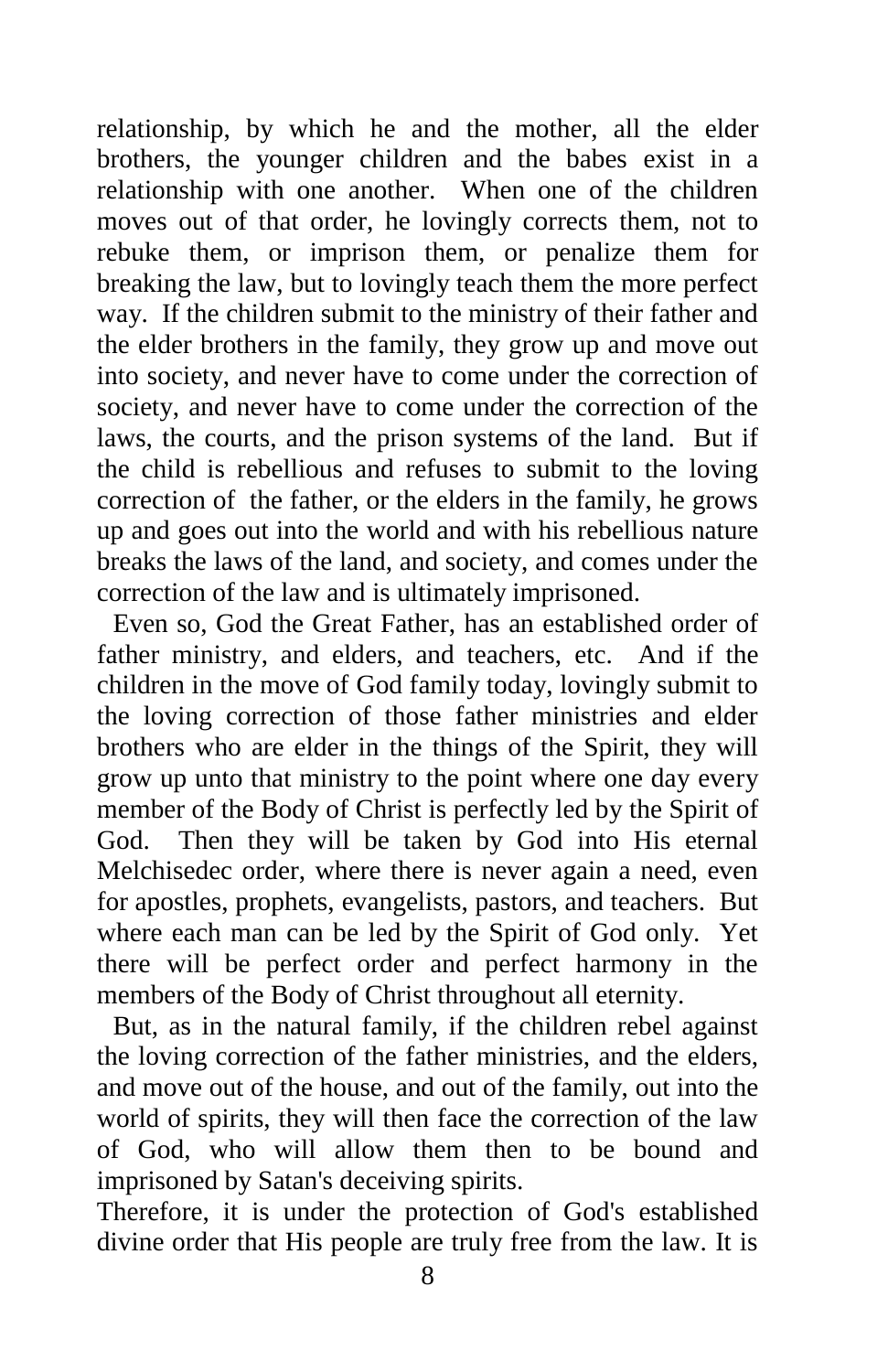easy to prove from the scriptures that God has always had an order. For centuries God's people have proved the existence of God by pointing out the orderly manner in which the sun, moon, and the stars exist in their relationship with one another. How each moves in its own orbit never getting into one another's way, never crashing into one another, but moving always in an orderly manner in their relationship with one another, governed by the system, or order, that God established for them to exist in, thus proving that God has got an order.

Thus we see God's order for the sun, moon, and the stars, or in other words, the orderly system that God has established for them to be governed by in their relationship with one another. Those who understand the symbolism of Scripture, in the great mystery of God, know that the sun is a type of Jesus. Just as the sun is the light of the world so Jesus is the light of the world. The moon is a type of the church. Just as the moon has no light of its own but only reflects the light of the sun in the earth, so the church has no light of its own, but only reflects the light of Jesus in the earth. The stars, the lesser light in the physical heavenlies, are types of angels and Christians, the lesser lights in the spiritual heavenlies. If God has an order for the type sun, and the type moon, and the type stars to exist in their relationship with one another then certainly He has an order for the true stars, individual Christians, the members of His body to exist in their relationship with one another.

When we go back in Scripture and study the history both of the secular world and the church, it is easy to see that in every hour of human history God has always had an established order. A system by which things are governed, that He has brought into being. It is also easy to see that at different times God has led by His Spirit to progressively change the order that existed, always slowly moving humanity toward His perfect order, the order of Melchisedec.

Let us see how this is so, first by studying, the history of the orders that have existed in the secular realm. If we go far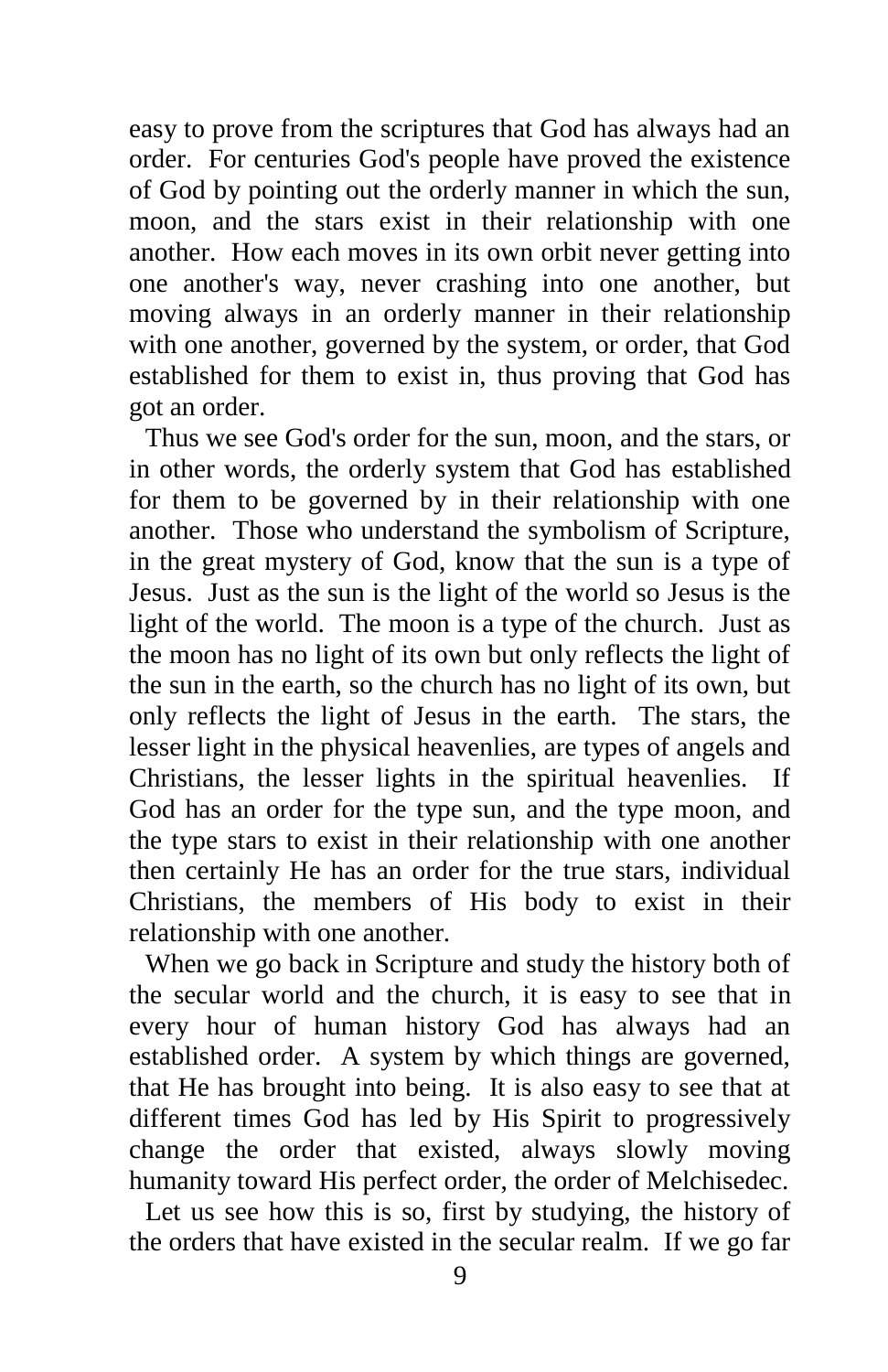back into history we can start with the order of tribal Chieftains, by going back to the day when people existed in their relationship with one another, not in nations as we know today, but in tribes and each tribe had its chief. This was the order of that day, the system by which things were governed, the order of tribal Chieftains.

But we see if we follow the course of history that the day came when tribes and tribal Chieftains were done away with, and then what were called nations came into being. Each nation had its king, a one man infallible ruler, and therefore the order of tribal Chieftains was replaced by the order of kings. This order or system by which things were governed existed in the secular world for many hundreds of years. It was rather an evil thing, because under this order if one king died, his son, simply because he was the descendant of his father, was recognized by all the people to have the divine right to take over the throne of his father. Even though he might be an evil sex pervert, as was true in the days of the Roman Caesars, who existed in Jesus' time.

But we see as we follow the course of history down, that the day came, back in the seventeen hundreds, when God, working through godly patriotic men such as George Washington, Benjamin Franklin, and Patrick Henry, in a great revolution led the world out from under the order of kings, and established the order or system by which things are governed which we now know in our generation as democracy. A government of the people, by the people, which has been the best order that has existed in the secular world up until now.

Then if we go back through the Scriptures, and study the history of the church, we see also that God has always in every hour had an established order. At various times He has progressively changed the order, for the better, always moving us towards the last day in which He would establish His perfect order, the order of Melchisedec.

Let us go back in Scripture as far as the days of Job and we will see that even in Job's day, God had an established order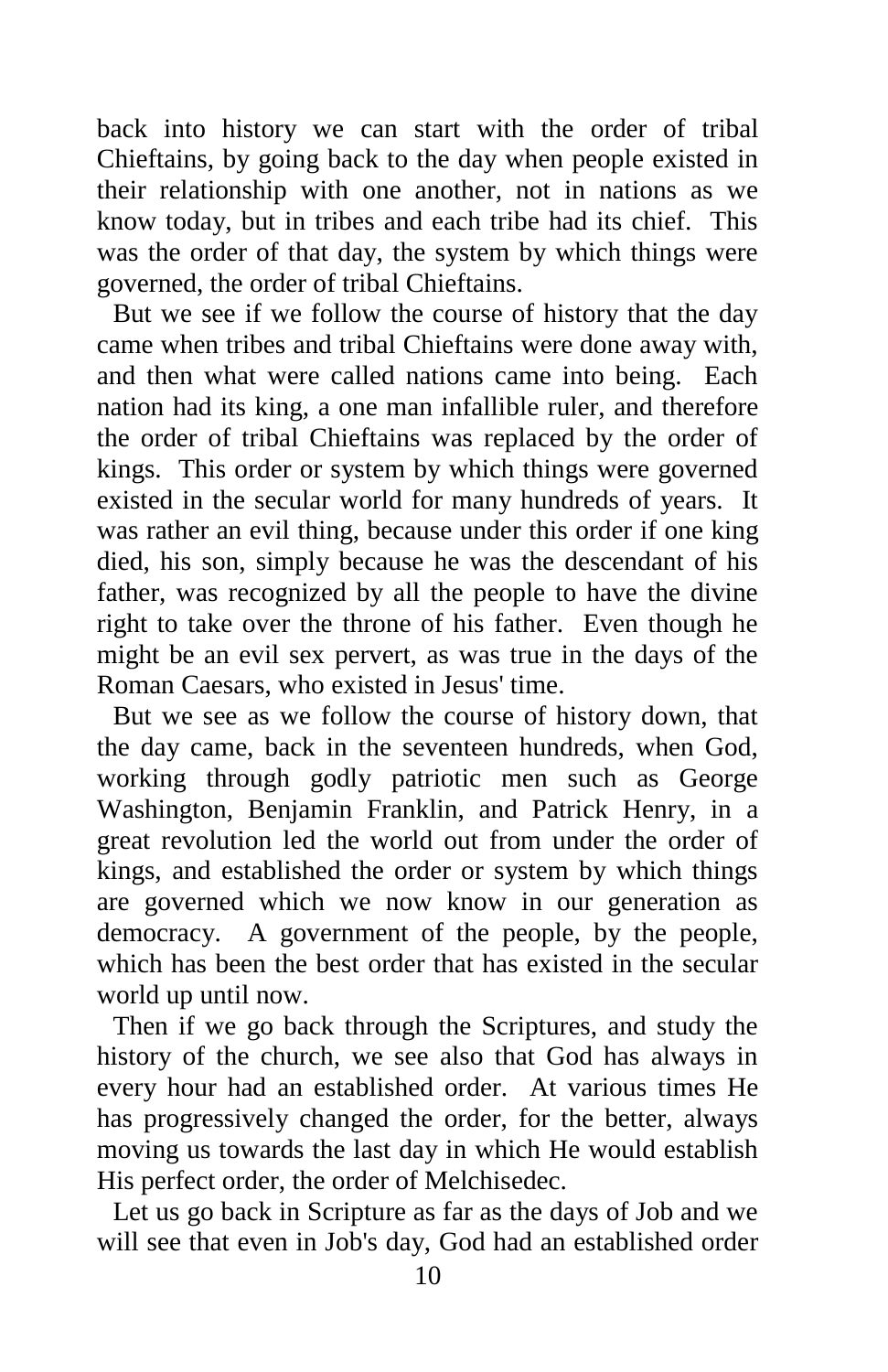in the church. An order in which the father, the head of each family, was the priest of God. For we read in the Book of Job, that Job acting as the priest of God offered up burnt offerings and sacrifices to God for his children, for fear that they had sinned in their hearts against God. This was the established order that existed in God's church in that day. An order in which the father, the head of each family, was the priest of God.

Now we see that a few hundred years later in the days when the children of Israel were brought into their promised land, that God, working by His Spirit had changed the order in His church. A different order existed, the order of the Aaronic priesthood or the Levitical priesthood, in which Aaron was the High Priest, and the members of the tribe of Levi were the priests of God. This was a far different order than the order that existed in Job's day. For under the Levitical order it was a sin in the sight of God for the father, the head of the family, to offer sacrifices in his home, for God had brought into being an established order in the Temple at Jerusalem with an established priesthood. And the abomination which the children of Israel committed was when people would offer sacrifices themselves in groves and on high hills, or any other place but the Temple at Jerusalem. No one dared don a priest's robe and seek to offer sacrifices to God, but the Levitical priesthood. So we see that in the days of the children of Israel, God working by His Spirit in the hearts and lives of men, had changed the order that existed in Job's day and established a different order under the Aaronic priesthood. But in between the time of Job and the time of the children of Israel, during the days in which Abraham lived upon the earth, we find that God had a far different order than either of these, the order of Melchisedec. For we see as we study the Scriptures both in the Old Testament and in the book of Hebrews, that Abraham paid tithes to Melchisedec, under the Melchisedec order. We also see from our study of the book of Hebrews that the Melchisedec order is God's eternal order for the Body of Christ.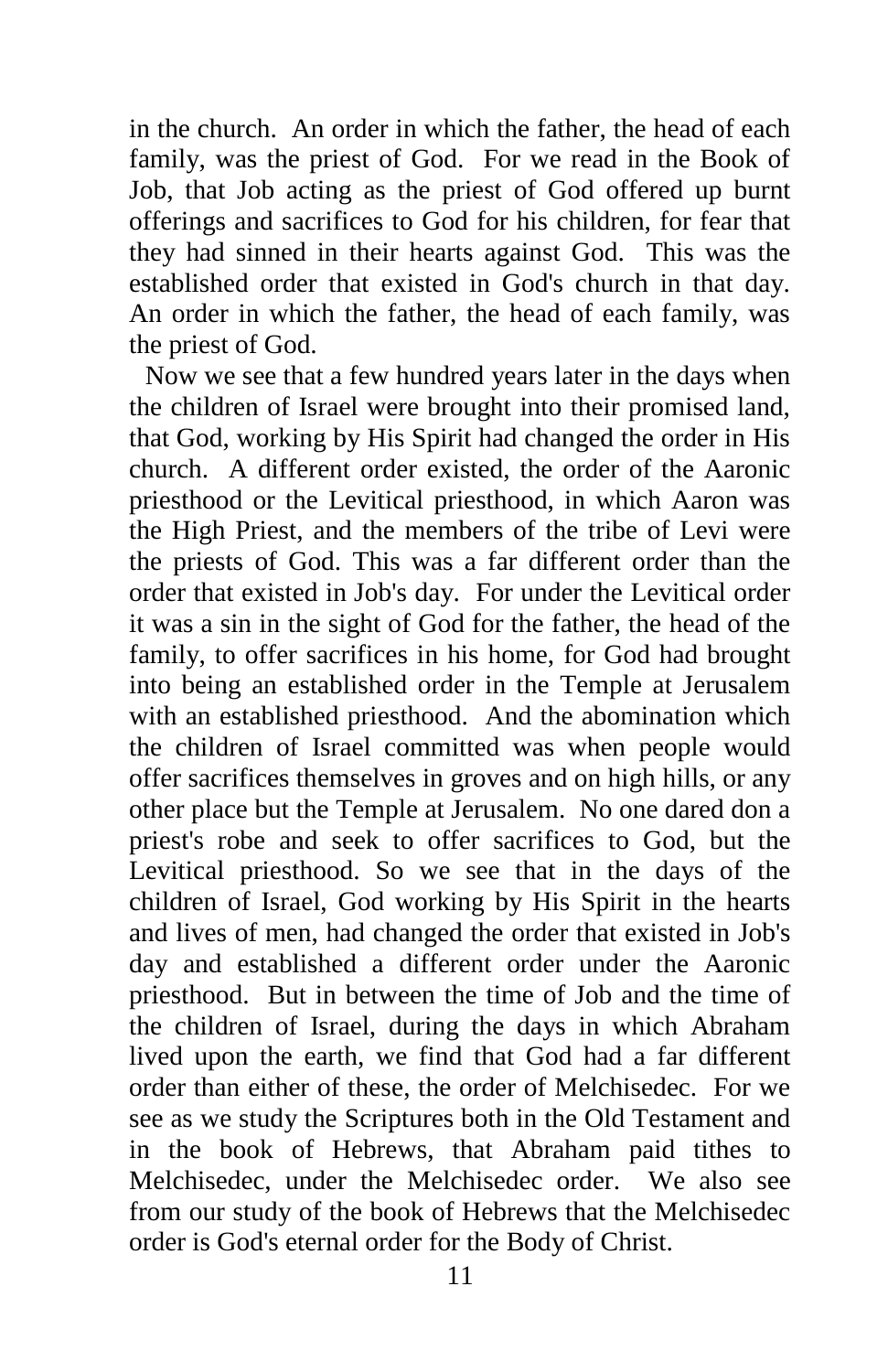For we hear the Apostle Paul saying in the book of Hebrews, that Christ is a priest FOREVER after the ORDER of Melchisedec. If God's order for Christ is the order of Melchisedec, then certainly that is God's order for the Body of Christ. And in fact the Bible says that Christ is a priest forever after the order of Melchisedec, indicating that God is going to have an order forever for Christ and His Body, a system by which things are governed and that order is going to be the order of Melchisedec.

In Hebrews 5, the Apostle Paul said to the New Testament Christians of his day, that he had many more things to teach them concerning the order of Melchisedec. But he could not do so at that time because their ears had become dull of hearing, and when for the time they ought to become teachers of others, they had become such as need the milk of the Word again. This reveals to us that there was, and is, much truth concerning the order of Melchisedec that is pertinent to New Testament Christianity, that God has desired to teach New Testament Christians since the days of Paul, but could not because their ears were dull of hearing.

Have you never wondered what those truths were concerning Melchisedec, and the Melchisedec order that God through Paul desired to teach the New Testament Christians? This writer certainly has. For many years my heart longed to know and understand those truths concerning Melchisedec, and the Melchisedec order that Paul could not teach yet because the church was not ready to receive them. But now in these last days, when God has finally brought forth a people that are ready to move on into the depths of His eternal mystery of Christ, He is pouring out upon us revelations of those truths which could not be ministered at that time.

The first truth you need to get really established in your heart is the one we have already emphasized. The fact that the Scripture says that Christ is a priest forever after the order of Melchisedec, signifies that God is always going to have an order, a system by which things are governed for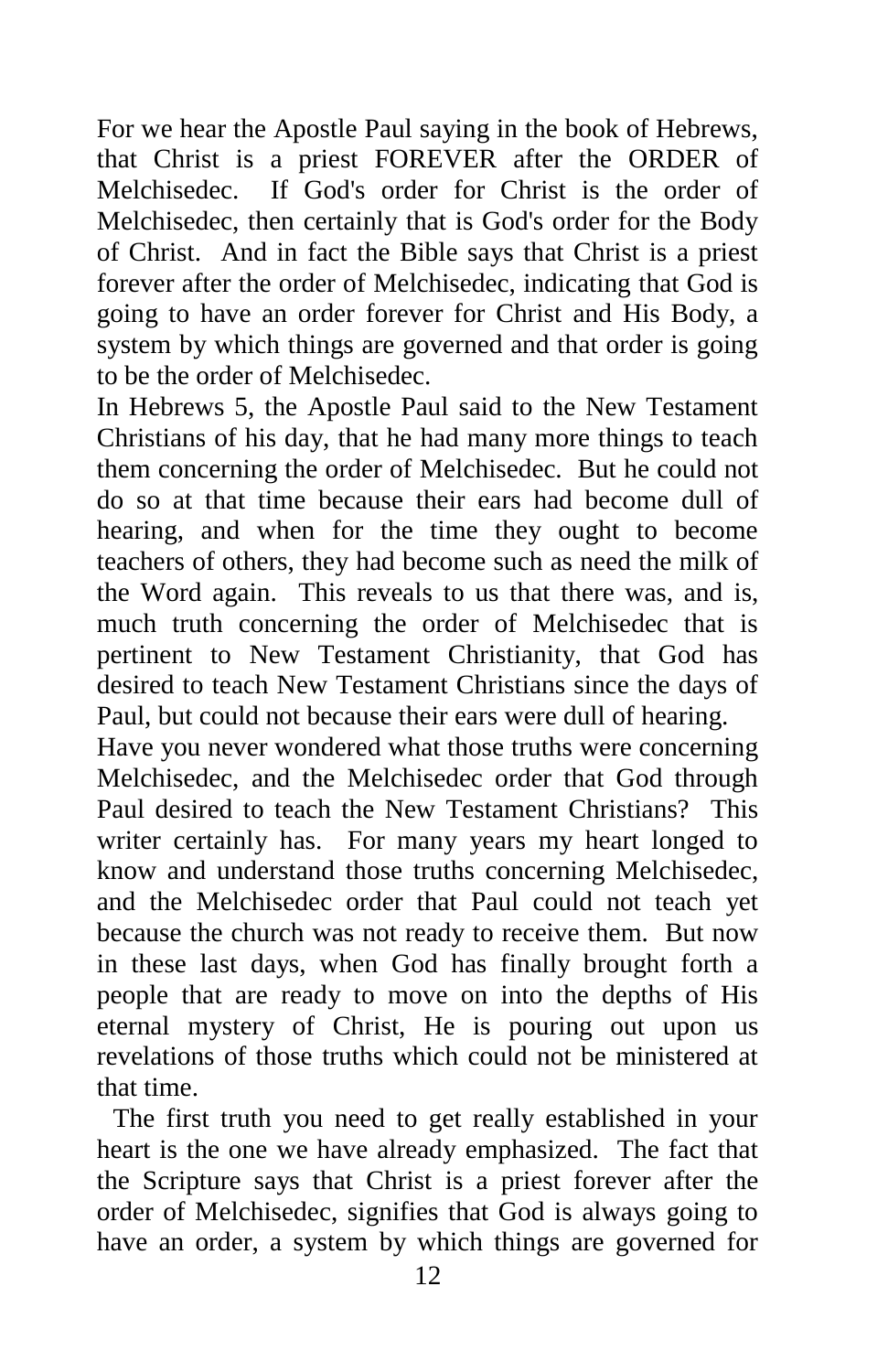Christ in His Body, and that that order is the order of Melchisedec.

The second thing you need to know is that Melchisedec was King of Salem, that city which was later called Jerusalem, the City of God. Therefore, God's order for the Old Testament physical Jerusalem was the Melchisedec order. Thus signifying that God's order for the New Jerusalem, the spiritual Jerusalem, which New Jerusalem we are is the Melchisedec order.

Thirdly you need to know, that Melchisedec is the only character that is presented in the Old Testament without genealogies. Every other Old Testament character that is presented in the Bible, his genealogy is given. We read in the Bible of so and so, who is the son of so and so, who is the son of so and so, who is the son of so and so, until after a while we get tired of reading it. But Melchisedec is the only character that is presented without genealogy, without a history of his beginning here upon the earth. A history which you could trace back through his father and his grandfather, and his great grandfather, in his genealogy through studying his beginning here upon the earth. He is presented so in the Scriptures as a type of Christ, who also does not have an earthly genealogy, for Christ did not have an earthly father, or grandfather or great grandfather, for He was conceived of the Holy Ghost. And though He incarnated through the womb of the virgin Mary, He is now over her. In reality she was never His mother, but just an instrument through which He came into the world. Therefore, like Melchisedec, Christ has neither mother nor father, beginning nor end of days, but He abideth a priest forever after the order of Melchisedec.

But what God's people need to understand is that Christ Jesus, and Melchisedec are not the only ones who do not have an earthly genealogy. For you and I, who have been supernaturally born again of the Spirit from above, we also have not been born of an earthly father. Neither did we descend from a grandfather or a great grandfather, or a great,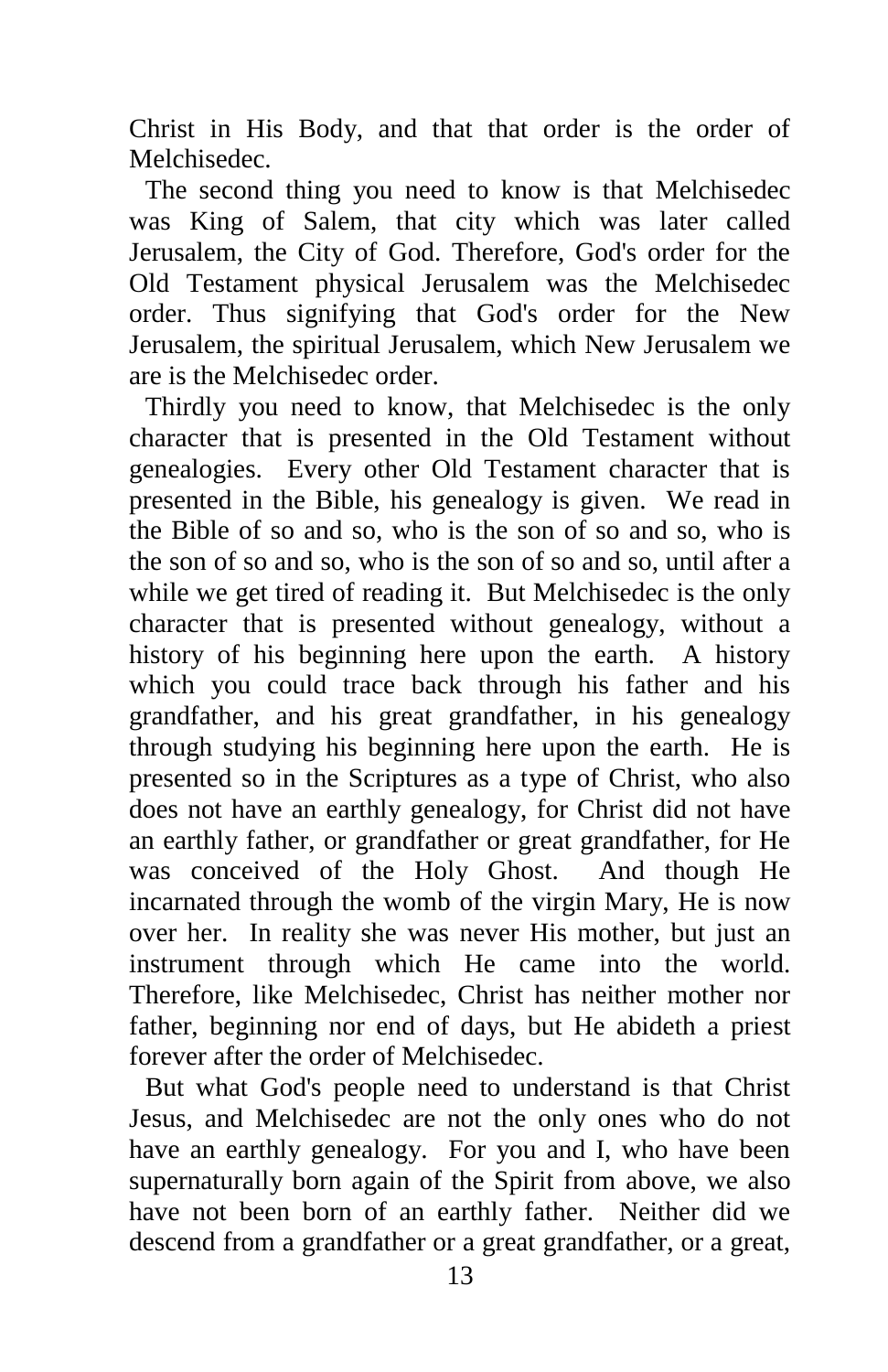great grandfather, but we have been born supernaturally by the Spirit from above. The seed that birthed us did not come from the loins of an earthly man, but we have been born of an incorruptible seed, the Word of God, that liveth and abideth forever. Many Christians, because their new birth is just theory to them, and because they are carnal childish Christians who have no revelation of the mystery of what has happened to them in their new birth, they still think they have an earthly father, grandfather, great grandfather, grandmother, and genealogy here in the earth. But they do not understand when they were born again, all the old creation relationships were crucified on the cross of Calvary. Everything that was before their new birth is dead as if it never existed, and since in their new birth they are conceived of the Holy Ghost from above, therefore they do not have any earthly ancestry or genealogy. Since we were born not in the womb of an earthly mother, but in the womb of that mystical mother the Church, we do not have an earthly mother, and so like Jesus and Melchisedec, we also have neither father, nor mother, beginning nor end of days, but we abide a priest forever after the order of Melchisedec. Like Jesus we are made a priest not after the law of a carnal commandment but after the power of an endless life.

The next great truth we need to know about the Melchisedec order is that it is a king-priest order. For the Bible reveals to us that Melchisedec was not only the King of Salem or Jerusalem, but he was also the priest of God. In other words he was both king and priest.

So we see that the Melchisedec order was an order in which he who is priest is also king, and he who is king is also priest, a king-priest order.

This was the chief mark of the Melchisedec order. But this was far different from the order of the Levitical priesthood in the days of the children of Israel. For under that order the king and priest were two separate individuals. The king was king only, and the priest was not priest and king, but only priest. One did not dare to seek to operate in the function of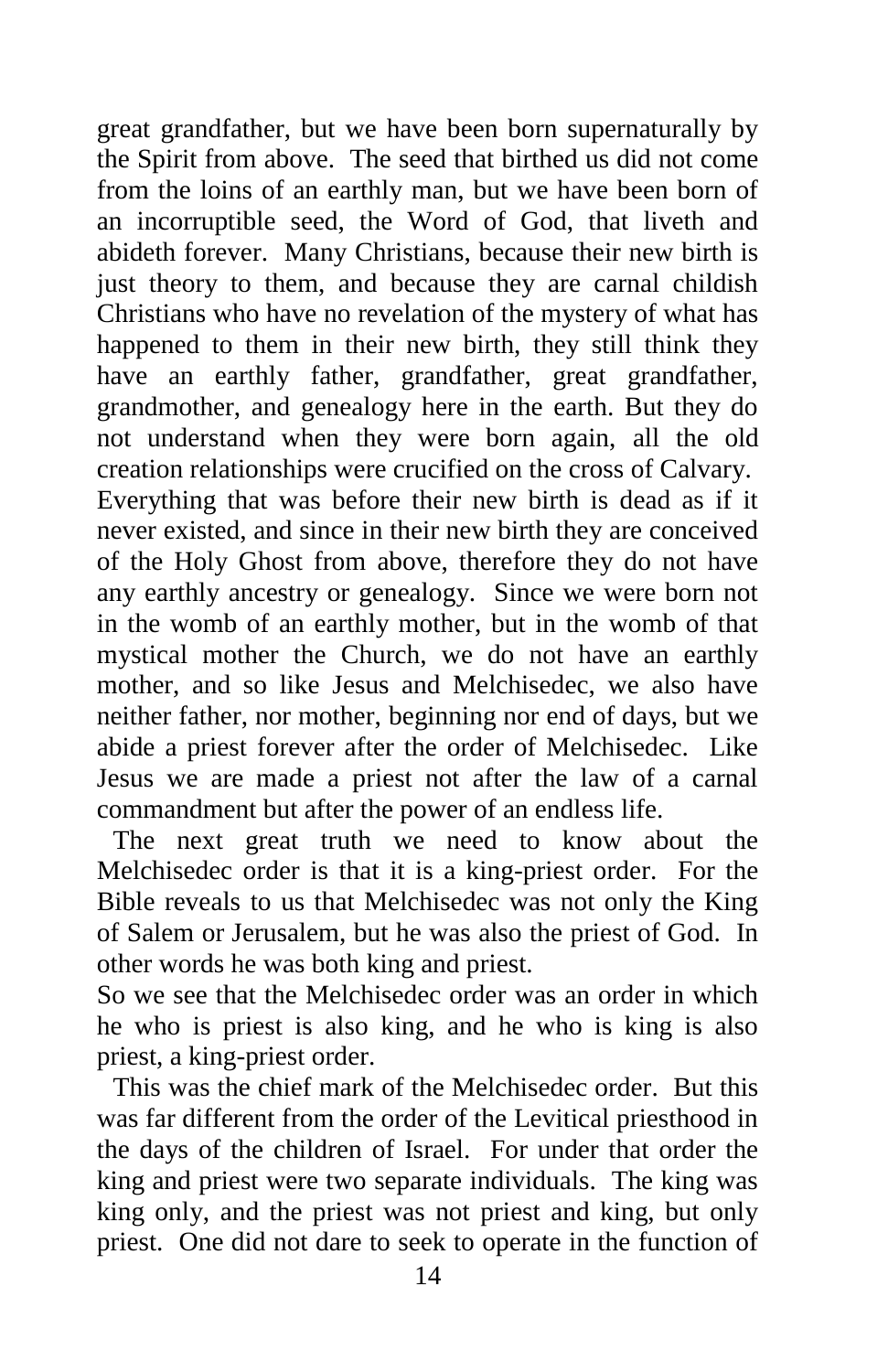the other. David was king in Israel in his day, and Zadok was the priest of God. But David was not king and priest, neither was Zadok priest and king. One did not dare operate in the function of the other. The king did not dare don a priest's robe and offer up sacrifices to God, neither did the priest dare try to usurp the office of the king. This is why Samuel spoke to Saul and told him God was going to take him off the throne, because he donned the priest's ephod and tried to offer up burnt offerings and sacrifices to God during the days of Samuel. So we see that in the Levitical priesthood, civil government or the king, and divine government of the priesthood, were separate.

There was separation of church and state. But in the days of Melchisedec, under the Melchisedec order, there was no separation of church and state, but the king was priest, and the priest was king. It was a king-priest order.

Now we come over into the New Testament, in the book of Revelation, and we read that we who are born again have been made both Kings and Priests unto our God. Thus signifying that we are of the king-priest order, the Melchisedec order, an order in which the king is priest and the priest is king and there is no separation of civil government and divine government, or church and state. We live in a generation in which we have heard much about separation of church and state, and rightly so. God has used it, so while the church was still so fleshy that He knew they would try to bring the state into bondage to them, and He also knew the state would try to bring the church into bondage to it.

But God is calling out a people through whom He will establish an order in the earth through which there will no longer be a civil government and a divine government, separation of church and state, the priesthood of the church, and the king or the congress, or the legislature, or any other form of state government. Simply because when God gets through perfecting the Melchisedec order in His people, there won't be any more state, and there won't be any more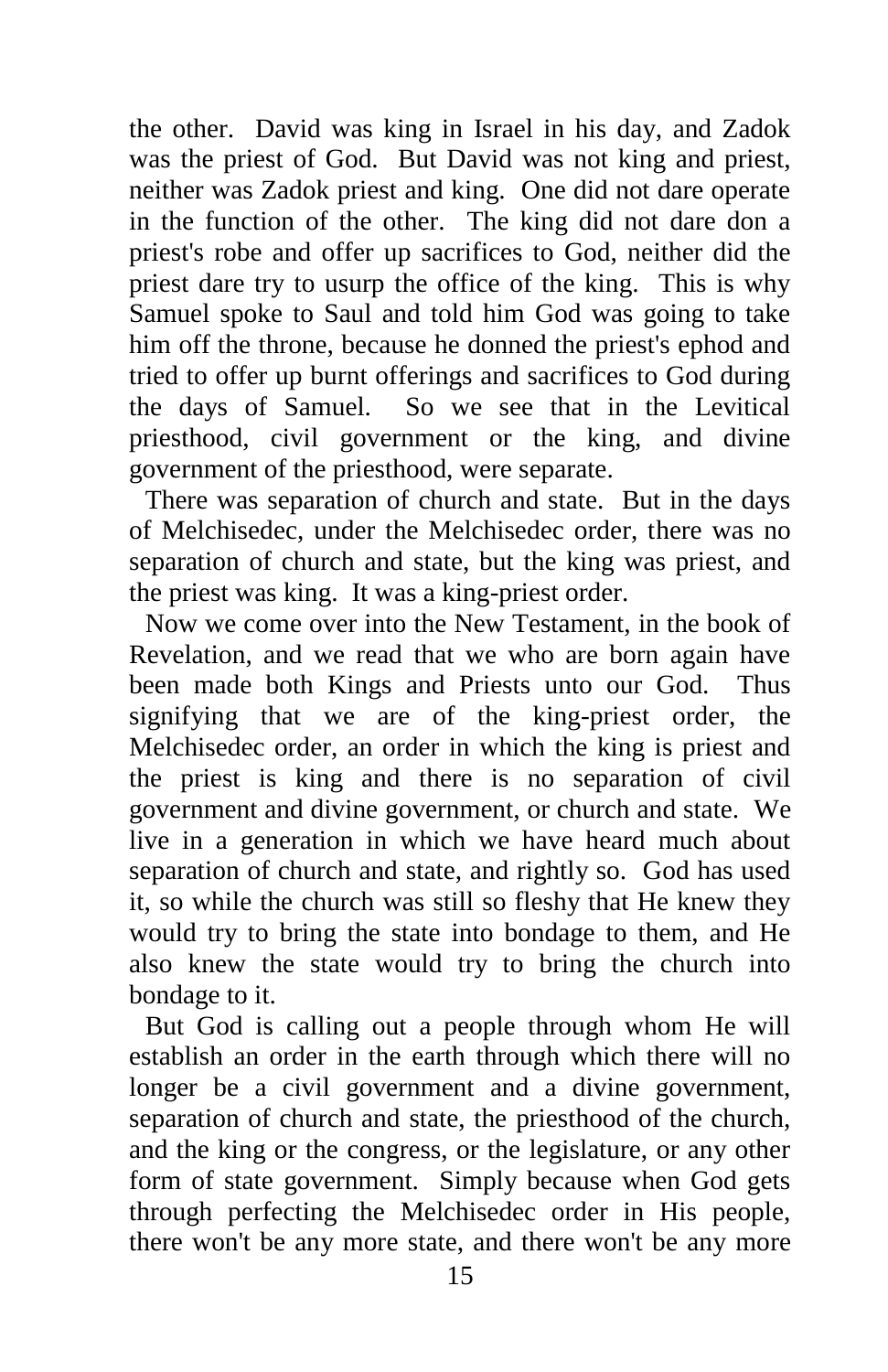church, there will just be a new age, in which the Body of Christ will be reigning in the earth.

The priest of God will also be ruler over all things, sin, sickness, suffering, and death. For God is not just playing church with us when He assembles us together in our divine order meetings. When for an hour or two in our local assemblies, or many hours in our conventions, He practices us and trains us in being related to one another in an order in which there are no laws, no rules, no governing force. But each member of the body is free to move as the Spirit moves him.

Step by step God is bringing us to the perfection of an order in which there are no laws, no rules, no governing force, but each member in that body is so yielded to, and so led by the Spirit in the body that they will not move until they are moved by that Spirit. Then when they do all the other members will move with them. So there will be perfect order without law, without rules, without a governing force, without a state government, or a church government. Where every member of the body will be a priest and every member will be king over all.

When God has finished perfecting that order in us, then by His judgment day He is going to wipe every other order of government off the face of the earth, and there will be no longer separation of state government and church government. There will not be anymore state, and there will not be anymore church, there will only be the Body of Christ, in which God is all in all. A new age will come in, in which the earth will exist under a new order, the order of Melchisedec, and God will have brought us forth an eternal priesthood, a priest forever after the order of Melchisedec.

But what God's people need to understand is that in this great mystery of Christ, which God is fulfilling in us, God is not just playing church with us, but He is bringing forth an eternal priesthood.

In order to understand this, God's people first need to understand what a priest is. A priest is simply an instrument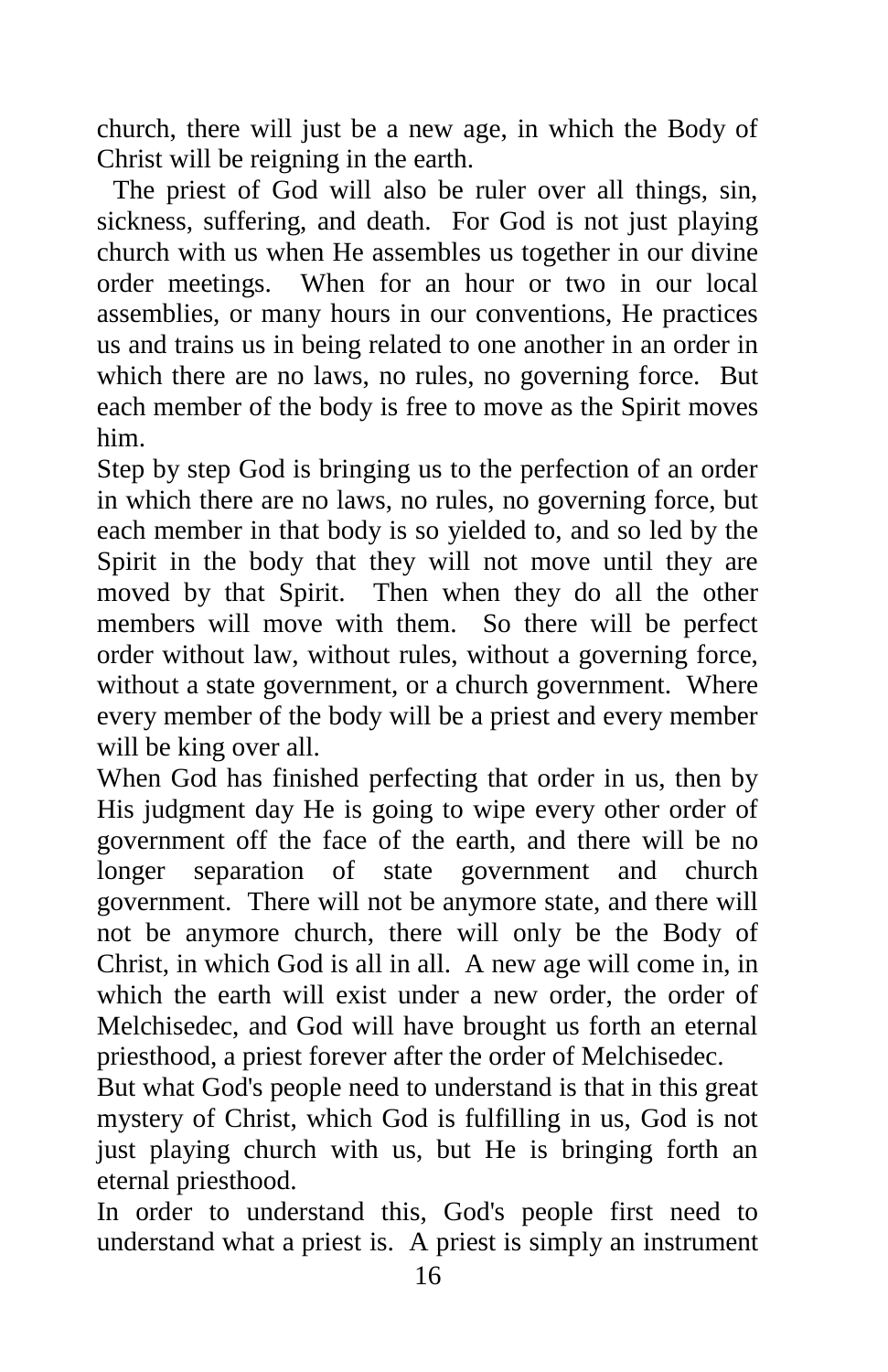of mediation between God and His creation. An instrument through which God's creation might know God. The truth is that God in His greatness is so infinite that the mind of His creature that He creates cannot grasp Him, cannot know Him, and therefore God must have a priest, an instrument of mediation through which His creatures might come to know and understand Him. God is omnipresent Spirit which fills this whole universe. Of which our scientists tell us there are more than a billion suns out there like our sun, and each one has worlds revolving around it like our world, and the Bible says our God is above all and in all and through all.

A God that fills all things is so big, that the finite human mind cannot grasp Him. This is what the Apostle Paul meant in the book of Titus when he said, God dwelleth in the light that no man can look into. He meant that no man can grasp all of the light or truth about God. He is too big for the finite mind of His creature to grasp Him.

Therefore He must at all times have a Priest. An instrument of mediation through which His creation can have fellowship with Him and come to know Him. In God's great redemptive plan for the earth, in which He is bringing forth out of us who are the Body of Christ, an eternal priesthood, Jesus the head of the Body was God's priest, His instrument of mediation by which we are coming to know God. But when God has finished bringing us to the measure of the stature of the fullness of Christ, Jesus' eternal priesthood will be carried out through us, His body. For just as your head never does anything that it doesn't do through your body, so Jesus our head is not going to do anything anymore that He doesn't do through His body.

Therefore we are that eternal priest of God, after the order of Melchisedec that God is bringing forth as an instrument of mediation between God and His creation, throughout all eternity.

Some Christians in their limited understanding of the great mystery of God have the idea that when God has finished carrying out His redemptive plan for this earth, that He will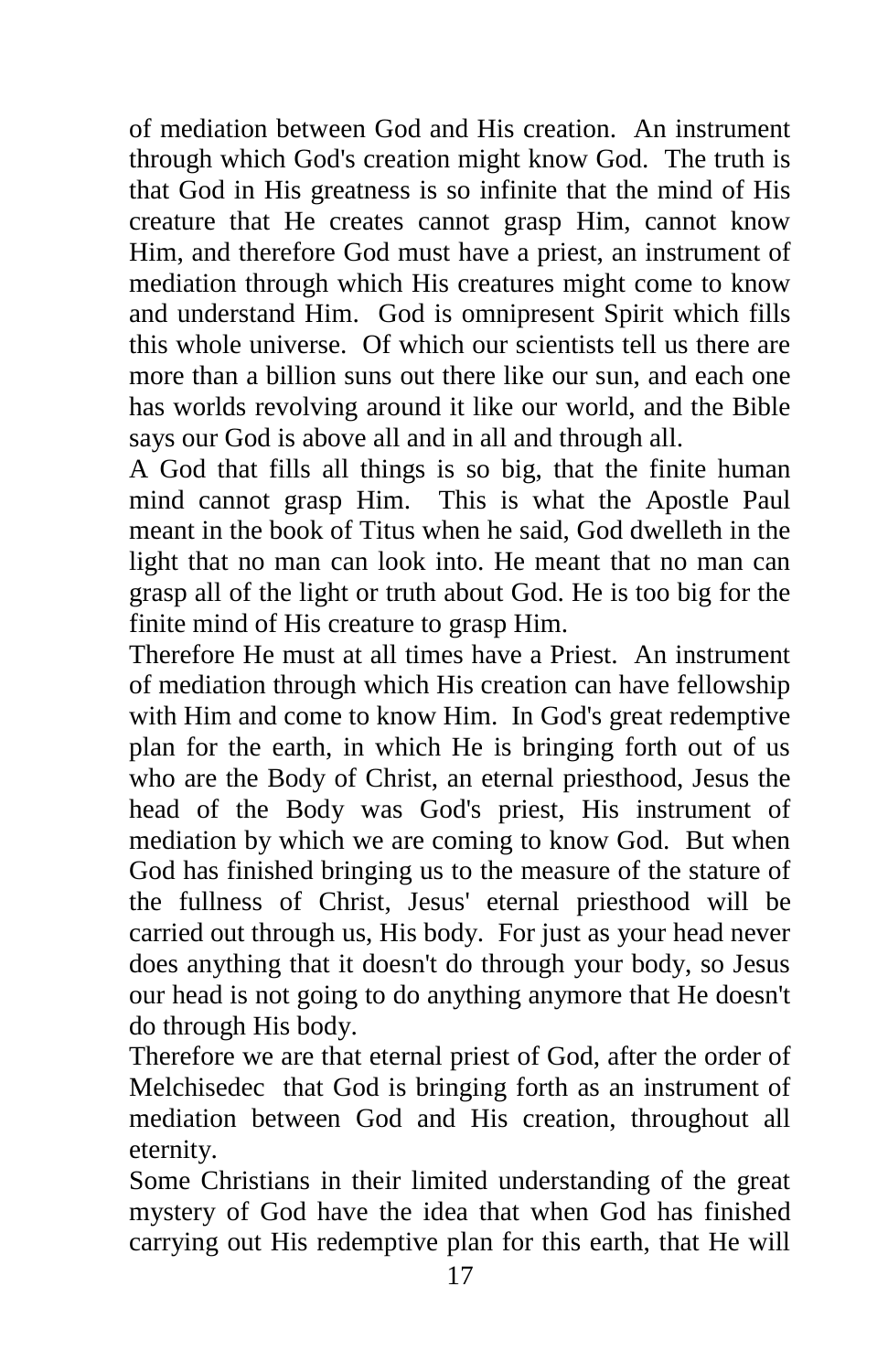never need a priest again. That everybody will just sit around heaven doing nothing but enjoying themselves throughout all eternity. But the fact that the Bible says Christ is God's priest forever after the order of Melchisedec signifies that God will always need a priest, an instrument of mediation by which His creation might know Him.

For God is not going to cease creating just because He has finished carrying out His redemptive plan for this earth, for God has a creative nature. He is a creator. That is the very essence of His nature. Therefore to fulfill His own nature He must go on creating throughout all eternity. Many Christians foolishly seem to think that when God has finished carrying out His redemptive plan for this earth, that He will sit quietly down, and cross His legs, and just sit forever doing nothing. But this is far from the truth. God whose nature it is to create will be creating throughout all eternity.

The reason that through Jesus the head of our body, He is bringing us, the Body of Christ, to the measure of the stature of the fullness of Christ after the order of Melchisedec, is so that we might be His eternal priesthood. His instrument of mediation between God and the rest of His creation throughout eternity. Yea, the priests of God by which all God's creation throughout all eternity might come to know Him shall be the Body of Christ, having been made a priest forever after the order of Melchisedec.

Those of you who read this message, and who are in the move of the Spirit of God today, are not aware of just what a chosen people you are. You who are God's first fruit company that He has called out to go ahead of the rest of the church. You are not aware of what a chosen people you are. You are not fully aware that God has chosen you and separated you from all the masses of the earth. Chosen you out and separated you from all the masses of the church to be the people through whom He will bring forth and establish a new order in the earth. A new system by which things are governed. Not a system which we have known before in the